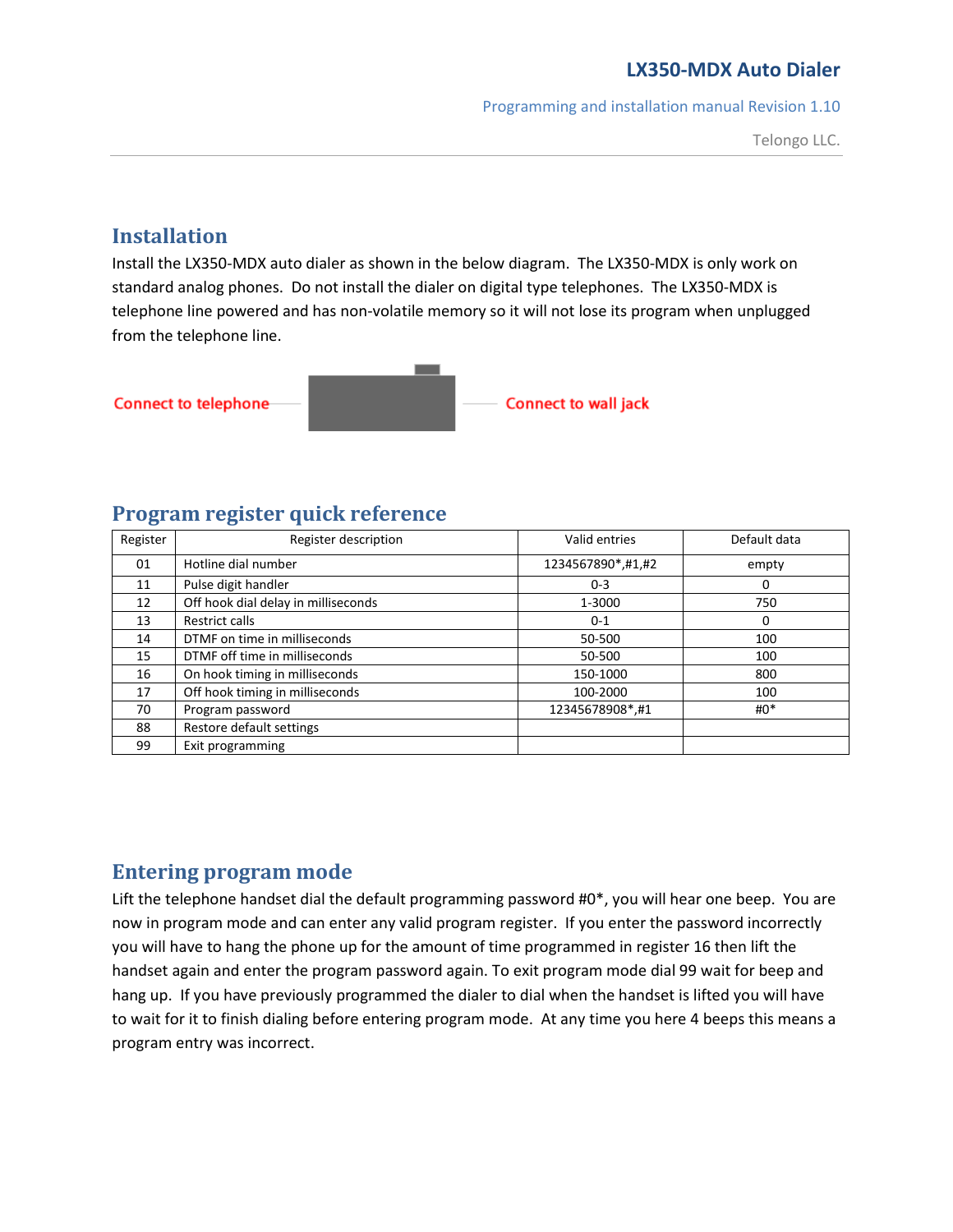Programming and installation manual Revision 1.10

## **Programming semantics**

When programming the dialer use the following semantics: First you have to be in program, this is explained in section "*Entering program mode*".

- *1. Dial register number and you will hear 1 beep .*
- *2. Dial program data.*
- *3. Dial ## to save register entry and you will hear 2 beeps.*

Example: 01 beep 12086391595 ## beep beep. This programs the hotline dial number with 12086391595.

#### **Special character entries for dial out registers**

 $#1 = #$ 

#2 = 500ms pause.

In the following registers you can use the all of the above special character entries: 01

# **Diagram for connecting dial to dry contact relay or switch**

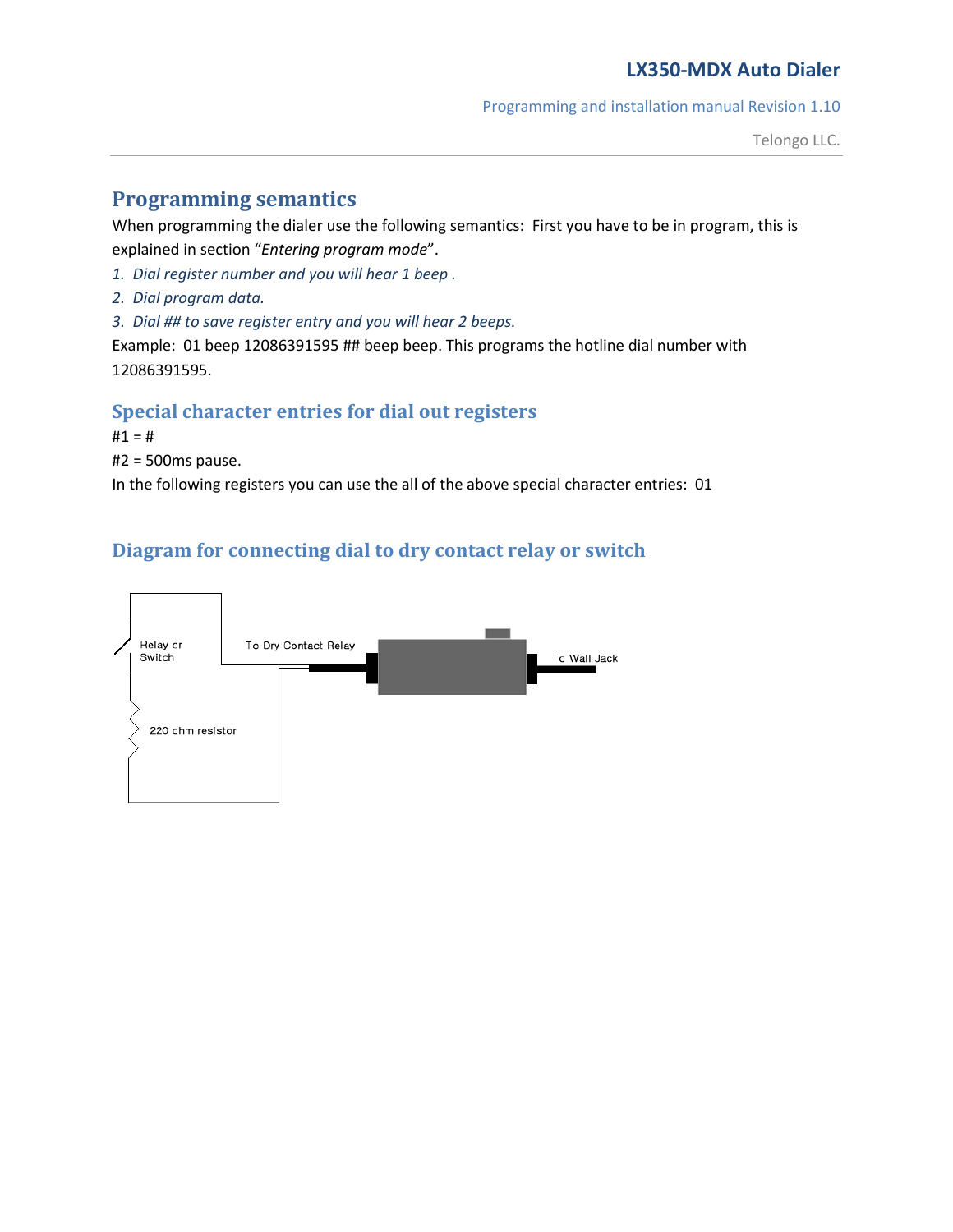#### Programming and installation manual Revision 1.10

#### **Register 01 Hotline dial number**

When this register is programmed with a number the dialer will dial it automatically when the telephone handset is taken off hook.

Scenario: You want the dialer to dial 208-639-1595 when the phone goes off hook. How to:

- 1. 01 beep
- 2. 2086391595
- 3. ## beep beep

Scenario: You want the remove the hotline number you just put in. How to:

- 1. 01 beep
- 2. ## beep beep

# **Register 11 Pulse digit handler**

With this register you can tell the dialer how to handle pulse digits when received. Valid Entries:

- 0 = Process normally
- $1 =$  Ignore
- 2 = Restrict
- 3 = Dial out again as DTMF

Scenario: You want to use the dialer as a pulse to tone convertor. How to:

- 1. 11 beep
- 2. 3
- 3. ## beep beep

# **Register 12 Off hook dial delay in milliseconds**

This register comes into play when using the Hotline dial feature. This register determines the delay from when the phone goes off hook to when it dials the hotline number.

Scenario: You want the dialer to delay 2000 milliseconds (2 seconds) before dialing hotline number. How to:

- 1. 12 beep
- 2. 2000
- 3. ## beep beep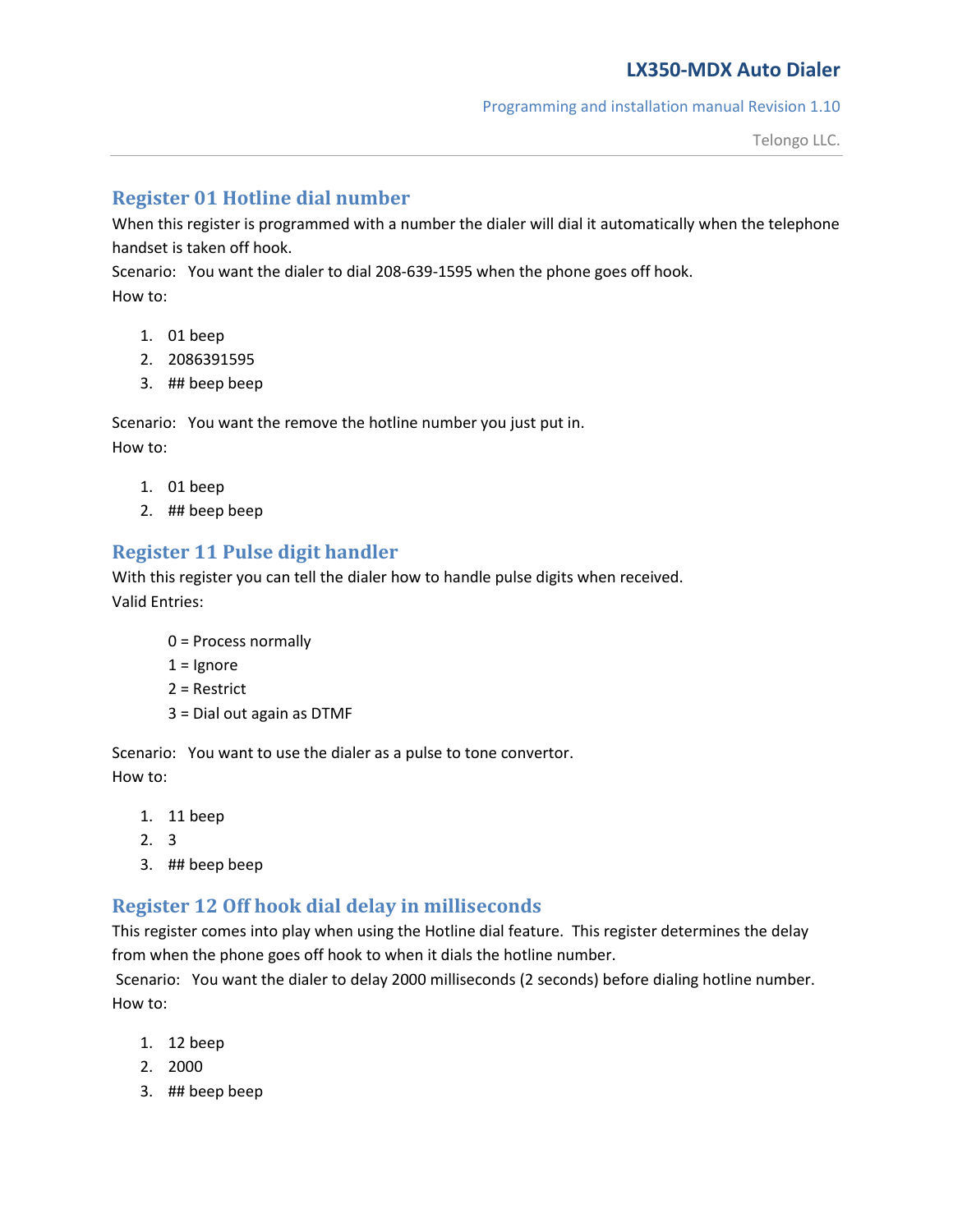Telongo LLC.

## **Register 13 Call Restrict Mode**

With this register you can instruct the dialer to restrict all outgoing calls. Valid Entries:

- 0 = Allow outgoing calls
- 1 = Restrict outgoing calls

Scenario: You want the dialer to restrict all calls. How to:

- 1. 13 beep
- 2. 1
- 3. ## beep beep

## **Register 14 Dtmf on time in milliseconds**

This sets the duration of the dtmf tone of each digit the dialer dials. Scenario: You want the dtmf tone on time to be 50 milliseconds. How to:

- 1. 14 beep
- 2. 50
- 3. ## beep beep

#### **Register 15 Dtmf off time in milliseconds**

This sets the duration of the silence period between each dtmf tone the dialer dials. Scenario: You want the dtmf tone off time to be 50 milliseconds. How to:

- 1. 15 beep
- 2. 50
- 3. ## beep beep

#### **Register 16 On hook timing in milliseconds**

When the telephone receiver is placed on hook the dialer waits this amount of time before resetting for a new call.

Scenario: You want the on hook time to be 1000 milliseconds (1 second) How to:

- 1. 16 beep
- 2. 1000
- 3. ## beep beep
- 4.